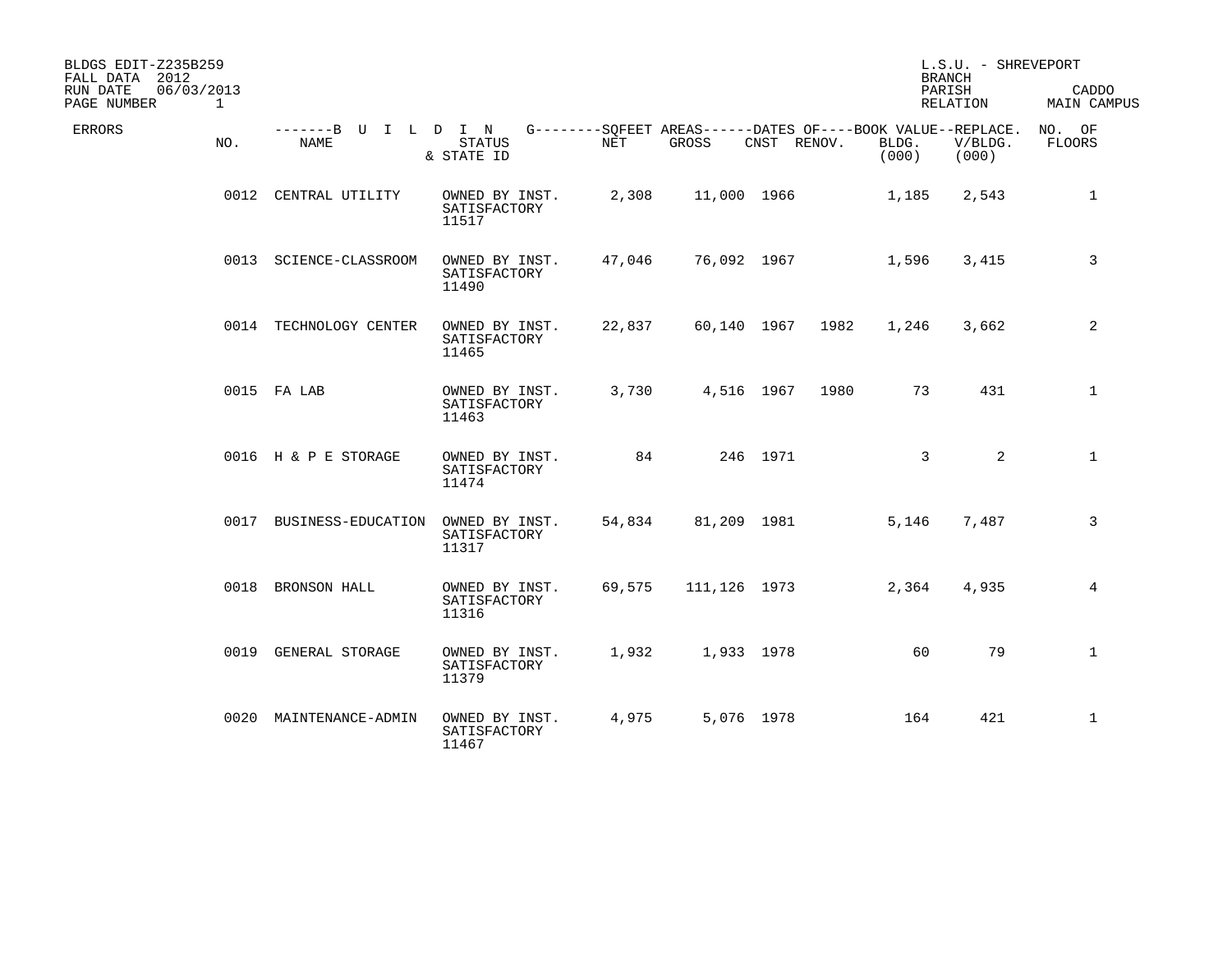| BLDGS EDIT-Z235B259<br>FALL DATA 2012<br>06/03/2013<br>RUN DATE |                                     |                                         |            |                                                                   |             |      |                | L.S.U. - SHREVEPORT<br><b>BRANCH</b><br>PARISH | CADDO                   |
|-----------------------------------------------------------------|-------------------------------------|-----------------------------------------|------------|-------------------------------------------------------------------|-------------|------|----------------|------------------------------------------------|-------------------------|
| PAGE NUMBER<br>2                                                |                                     |                                         |            |                                                                   |             |      |                | RELATION                                       | <b>MAIN CAMPUS</b>      |
| <b>ERRORS</b><br>NO.                                            | -------B U I L D I N<br><b>NAME</b> | <b>STATUS</b><br>& STATE ID             | <b>NET</b> | $G------SOFEET AREAS----DATES OF---BOOK VALUE--REPLACE.$<br>GROSS | CNST RENOV. |      | BLDG.<br>(000) | V/BLDG.<br>(000)                               | NO. OF<br><b>FLOORS</b> |
|                                                                 | 0021 UNIVERSITY CENTER              | OWNED BY INST.<br>SATISFACTORY<br>11516 | 42,049     | 60,147 1979                                                       |             |      | 3,317          | 4,584                                          | $\overline{c}$          |
|                                                                 | 0022 CASPIANA HOUSE                 | OWNED BY INST.<br>SATISFACTORY<br>11318 | 3,403      | 4,000 1979                                                        |             |      | 100            | 146                                            | $\mathbf 1$             |
|                                                                 | 0023 MAINT & RECEIVING              | OWNED BY INST.<br>SATISFACTORY<br>11476 | 5,975      | 6,200 1973                                                        |             | 1980 | 36             | 323                                            | $\mathbf{1}$            |
|                                                                 | 0024 HEALTH & P E                   | OWNED BY INST.<br>SATISFACTORY<br>11458 | 60,690     | 83,023 1982                                                       |             |      | 5,338          | 5,230                                          | 2                       |
|                                                                 | 0025 THRASHER HOUSE                 | OWNED BY INST.<br>SATISFACTORY<br>11504 | 1,104      | 1,105 1982                                                        |             |      | 44             | 82                                             | $\mathbf{1}$            |
|                                                                 | 0026 DOCTORS OFFICE                 | OWNED BY INST.<br>SATISFACTORY<br>11323 | 430        |                                                                   | 524 1982    |      | 13             | 15                                             | $\mathbf{1}$            |
|                                                                 | 0027 COMMISSARY                     | OWNED BY INST.<br>SATISFACTORY<br>11322 | 1,064      | 1,274 1982                                                        |             |      | 45             | 53                                             | $\mathbf{1}$            |
|                                                                 | 0028 KITCHEN                        | OWNED BY INST.<br>SATISFACTORY<br>11462 | 336        |                                                                   | 340 1981    |      | 9              | 11                                             | $\mathbf{1}$            |
|                                                                 | 0029 SCIENCE LECTURE BU             | OWNED BY INST.<br>SATISFACTORY<br>11492 | 3,000      | 4,000 1967                                                        |             |      | 1,185          | 415                                            | $\mathbf{1}$            |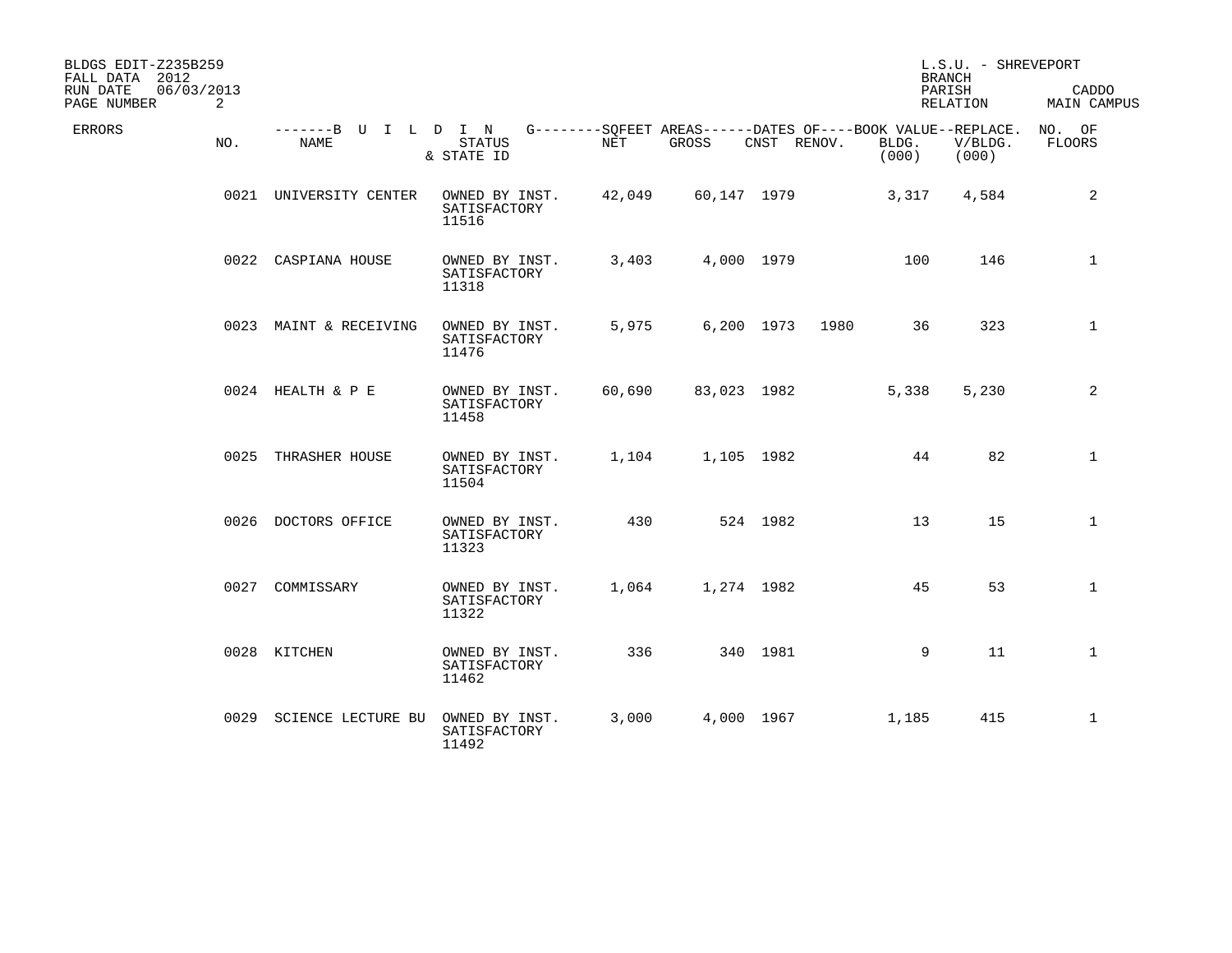| BLDGS EDIT-Z235B259<br>2012<br>FALL DATA<br>RUN DATE | 06/03/2013 |                    |                                         |         |              |                |                                                                               | L.S.U. - SHREVEPORT<br><b>BRANCH</b><br>PARISH | CADDO                   |
|------------------------------------------------------|------------|--------------------|-----------------------------------------|---------|--------------|----------------|-------------------------------------------------------------------------------|------------------------------------------------|-------------------------|
| PAGE NUMBER                                          | 3          |                    |                                         |         |              |                |                                                                               | RELATION                                       | <b>MAIN CAMPUS</b>      |
| ERRORS                                               | NO.        | TT<br><b>NAME</b>  | N<br>D<br>STATUS<br>& STATE ID          | NET     | GROSS        | CNST<br>RENOV. | G--------SQFEET AREAS------DATES OF----BOOK VALUE--REPLACE.<br>BLDG.<br>(000) | V/BLDG.<br>(000)                               | NO. OF<br><b>FLOORS</b> |
|                                                      | 0039       | ADMINISTRATION     | OWNED BY INST.<br>SATISFACTORY<br>11313 | 26,062  | 39,742 1986  |                | 4,415                                                                         | 4,230                                          | 2                       |
|                                                      | 0040       | BLACKSMITH         | OWNED BY INST.<br>SATISFACTORY<br>11315 | 320     |              | 324 1985       | 6                                                                             | 7                                              | $\mathbf 1$             |
|                                                      | 0101       | LIFE SCIENCE MUSEU | OWNED BY INST.<br>SATISFACTORY<br>11518 | 2,935   | 3,266 1990   |                | 70                                                                            | 70                                             | $\mathbf 1$             |
|                                                      | 0110       | NOEL LIBRARY       | OWNED BY INST.<br>SATISFACTORY<br>11788 | 106,090 | 117,781 1993 |                | 9,319                                                                         | 9,319                                          | 3                       |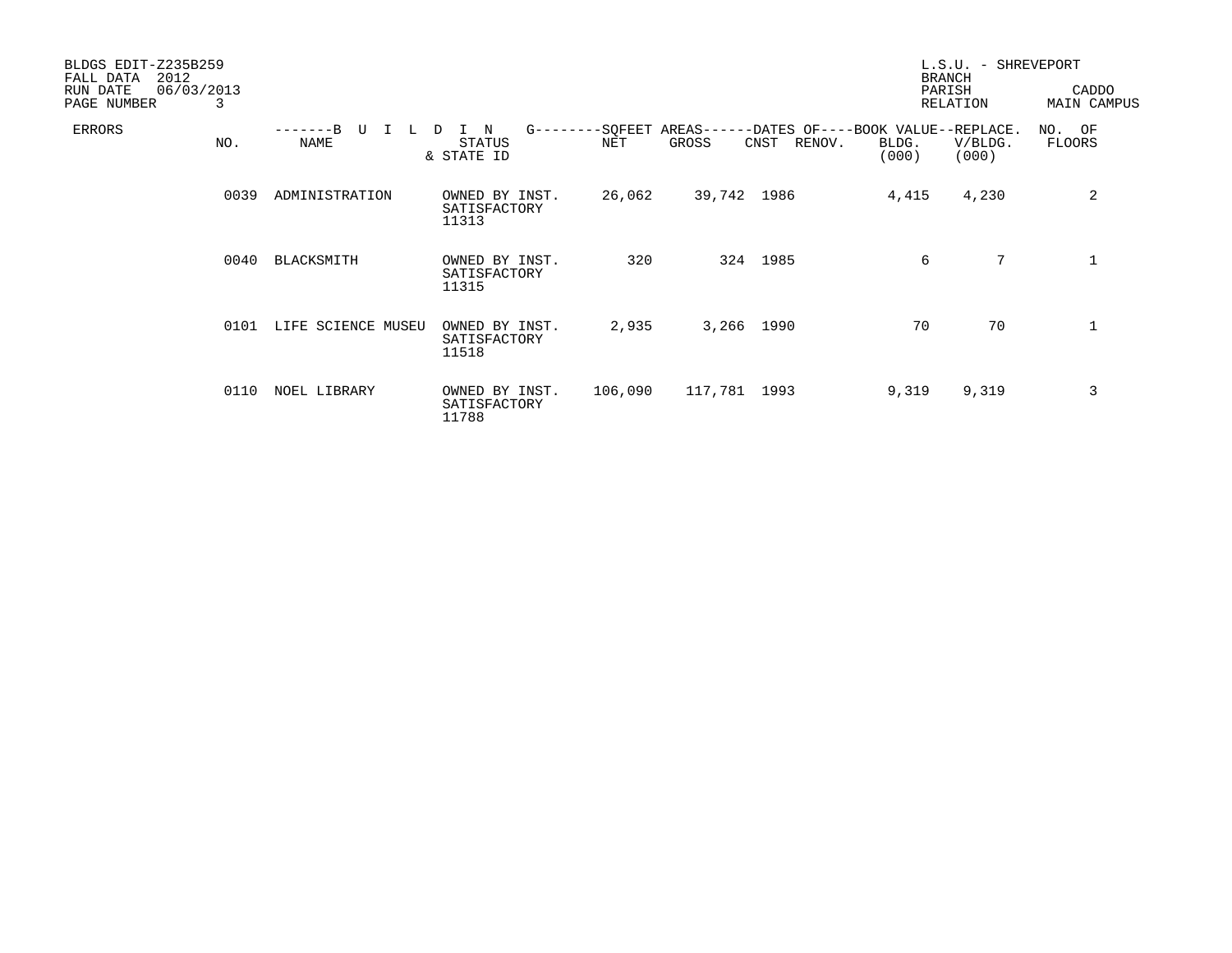BLDGS EDIT-Z235B259 L.S.U. - SHREVEPORT FALL DATA 2012 BRANCH

 RUN DATE 06/03/2013 PARISH CADDO PAGE NUMBER 4 RELATION MAIN CAMPUS

## D E S C R I P T I O N A N D S U M M A R Y O F E R R O R S

ERROR A DUPLICATE BLDG

- ERROR B DUPLICATE SUPPLEMENT
- ERROR C UNMATCHED BLDG ERROR D UNMATCHED SUPPLEMENT
- ERROR E INVALID OWNERSHIP STATUS CODE
- ERROR F INVALID FOUNDATION TYPE
- ERROR G INVALID CONDITION STATUS CODE
- ERROR H INVALID CONSTRUCTION STATUS CODE (TYPE STRUC)
- ERROR I INVALID AIR CONDITIONED STATUS CODE
- ERROR J INVALID HEATING STATUS CODE
- ERROR K INVALID FLOOR STRUCTURE STATUS CODE
- ERROR L INVALID ROOF STRUCTURE STATUS CODE
- ERROR M INVALID EXTERIOR WALL FINISH CODE
- ERROR N INVALID ROOF MATERIAL STATUS CODE
- ERROR O STATE IDENTIFICATION NUMBER IS BLANK
- ERROR P GROSS AREA = ZEROS OR BLANK
- ERROR Q CONSTRUCTION DATE PRIOR TO 1800 OR BLANK
- ERROR R BLDG IS OWNED BUT NO BOOK OR ESTIMATED VALUE IS PROVIDED
- ERROR S NET ASSIGNABLE SO FT + CUSTODIAL, CIRCULATION MECHANICAL > GROSS SOUARE FEET THE SUM OF THE NET SQ FT OF THE ROOMS IN THIS BUILDING IS GREATER THAN THE REPORTED GROSS SQ FT
- ERROR T NET ASSIGNABLE SQUARE FEET = ZEROS OR BLANK (NO ROOMS ASSIGNED TO THIS BUILDING OR BUILDING CONTAINS ONLY ROOMS WITH ROOM TYPES OF 010, 020, OR 030)

## T O T A L S

| TOTAL NUMBER OF BLDGS (MATCHED)<br>TOTAL ERRORS                                     | 22             |
|-------------------------------------------------------------------------------------|----------------|
| TOTAL BOOK VALUE OF BLDGS (IN THOUSANDS)<br>TOTAL EST VALUE OF BLDGS (IN THOUSANDS) | 35734<br>47460 |
| TOTAL GROSS AREA OWNED BY INST.<br>TOTAL GROSS AREA LEASED BY INST.                 | 673064         |
| TOTAL GROSS AREA                                                                    | 673064         |

\*\* PLEASE REFER TO THE FACILITIES MANUAL TO OBTAIN THE CORRECT CODES.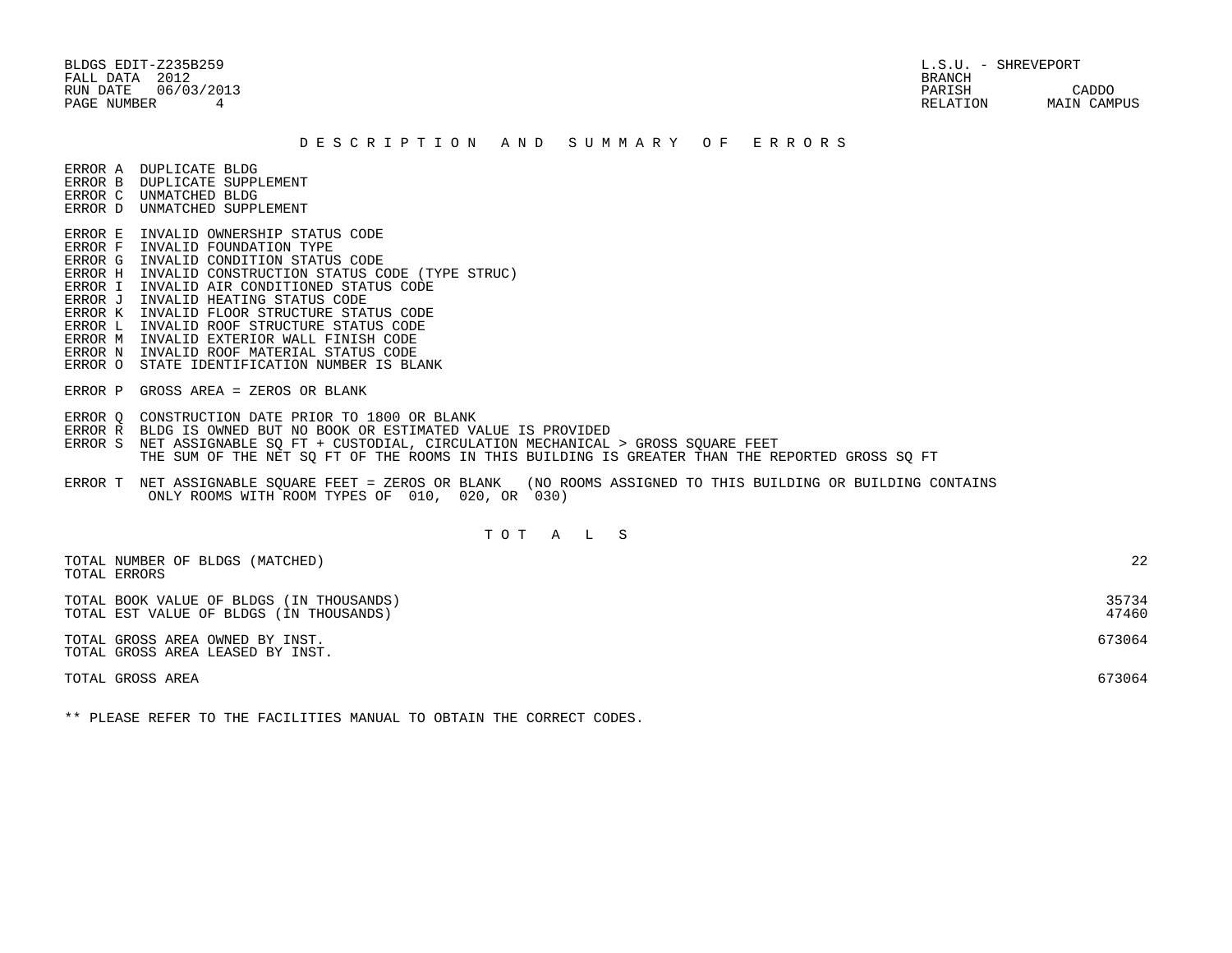| BLDGS EDIT-Z235B259<br>FALL DATA<br>RUN DATE<br>PAGE NUMBER | 2012<br>06/03/2013 |      |  |  |                      |  |     |       |      |        |                | LSU HEALTH SCIENCES CTR-NO<br>BRANCH<br>PARISH<br><b>RELATION</b>                                           | ORLEANS<br>MAIN CAMPUS |
|-------------------------------------------------------------|--------------------|------|--|--|----------------------|--|-----|-------|------|--------|----------------|-------------------------------------------------------------------------------------------------------------|------------------------|
| <b>ERRORS</b>                                               | NO.                | NAME |  |  | STATUS<br>& STATE ID |  | NET | GROSS | CNST | RENOV. | BLDG.<br>(000) | -------B U I L D I N G--------SOFEET AREAS------DATES OF----BOOK VALUE--REPLACE. NO. OF<br>V/BLDG.<br>'000) | <b>FLOORS</b>          |